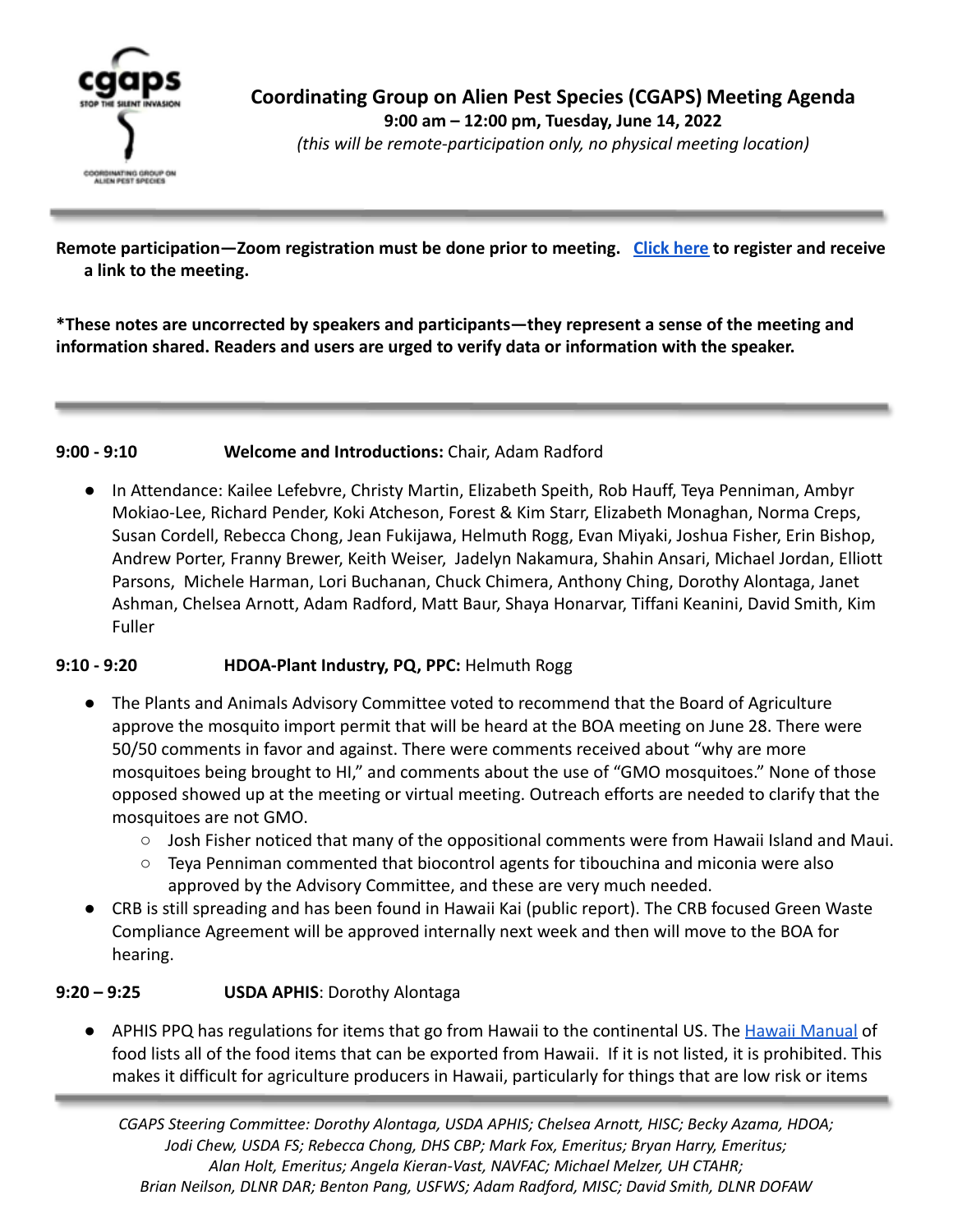where risk can be mitigated. Dorothy is asking for input on food items to be added to the Hawaii Manual to expand the local growers market.

## **9:25 – 9:30 DHS Customs & Border Protection:** Rebecca Chong

● HIRAC is the Hawaii Risk Assessment Committee & how we can share certain non-specific information with partners, it is ongoing. Here's some of our 4th quarter operations: Korean mail is back at the mail branch. Sea cargo operations will be looking at exteriors of ships and containers, especially for snails from China. Air cargo will have a "bring child to work" day in August. There will be a USDA pest ID training for new CBP ag inspectors. DHS 7 new ag specialists, 6 of which will be going out to their respective units for work in the next 2 weeks. RIMPAC is coming up soon. 25 vessels will be coming from all over the world and will be creating lots of regulated garbage. DHS will be checking on compliance for this garbage. Garbage must be sealed, not leaking, and steam-steralized. On cruise ships that have foreign stops, the garbage is considered regulated. Passenger volume is expected to increase over the summer, with Japanese visitors starting to come back. There has been some press about cut flower interceptions (Watanabe Floral was in the news story) for pests found on imported cut flowers. There have been lots of stink bugs and other pests found. Infested flowers are not allowed in, which has led to a lot of calls from legislators, congresspersons, and the press on behalf of the importers. Importers are struggling to find clean flowers for import, but it is a bit strange. Some shipments are clean and some are really infested.

## **9:30 - 9:35 DLNR DOFAW:** Rob Hauff

● Headway with recruitments. Chelsea Arnott is the new DLNR DOFAW Invasive Species Coordinator starting July 1, and will be the HISC Coordinator. Legislative season resulted in \$8M of CIP for watershed fencing (from \$4M). \$1.5M addition to HISC, \$500K of which is for Hawaii Ant Lab (the total HISC funding for FY23 is \$7.25M). \$1.7M for ROD. \$1.2 increased to \$3M for fire response and post-fire restoration, which is new. Got funding restored for 30 positions that went unfunded and had been nearly lost, including the Invasive Species Coordinator salary. Recruiting for Maui Protection Forester/Forest Health position, Statewide Survey Forester position. The Watershed Partnership Coordinator position will be starting recruitment soon (Katie [Ersbak] Roth has taken a positon with the Commision on Water Resource Management).

# **9:35 - 9:40 ROD:** Rob Hauff

● Monthly statewide ROD working group is next week Thursday. Contact Rob to be added to the mailing list. Hawaii Island surveys have shown an uptick in mortality of higher elevation trees. Some of the ROD money from the legislature this year will be used for ungulate removal in fenced areas. ON Kauai, they are finding more of the more virulent variety of ROD. They are using new management and containment strategies to reduce this spread. Research is ongoing, including looking at the relationship with ROD and ungulates and beetles, as well as the UH School of metrology to look at connection between tropical storms and ROD.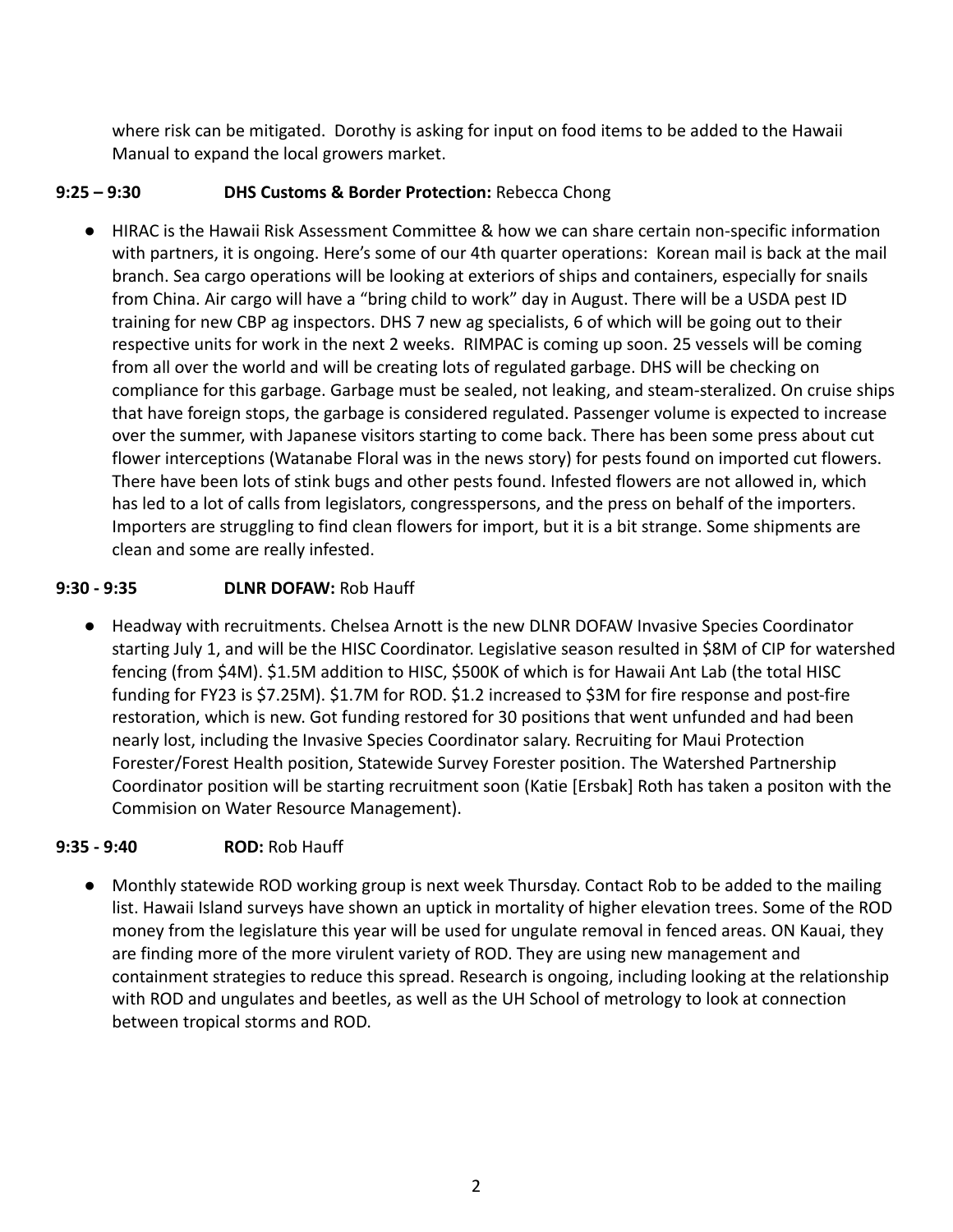● Kailee: The outreach team has been working with students from across the state to designate ohia lehua as the state endemic tree. 4 hearings were held and students participated in all of them. ʻŌhiʻa will officially be the State Endemic Tree effective July 1, 2022.

### **9:40 – 9:45 NPS:** Jadelyn Moniz Nakamura

#### **From Inventory and Monitoring Program & Haleakala National Park:**

NPS received significant funding this year to address avian malaria and will be working through partnership agreements to complete compliance, registration, and permitting for a *Wolbachia* incompatible insect technique (IIT) that will suppress the population size of non-native *Culex* mosquitoes in key forest bird habitats of East Maui. Simultaneously, the project will work to develop *Wolbachia* IIT, which acts as a mosquito birth control (see [www.worldmosquitoprogram.org](http://www.worldmosquitoprogram.org/) for more information) and has been shown to be effective at reducing wild mosquito populations and associated diseases. This is the first time it is being deployed to suppress wild *Culex* mosquitoes for a conservation purpose.

#### **From Hawaii Volcanoes National Park**

- The Park is partnering with PCSU to identify propagule source and release sites for *Tectococcus ovatus* at areas with high-density strawberry guava in the park, including the ʻŌlaʻa unit, Thurston unit, and Mauna Loa boundary kīpuka. Release of the scale insect at selected sites will be done using methods recommended by subject matter experts at the US Forest Service.
- The Park will also deploy new herbicides (including imazapyr, trade name Polaris AC Complete) and control methods (including incision point application) on faya tree and Australian tree fern in the Kīlauea summit area to improve efficacy, reduce workloads and improve cost-effectiveness of invasive plant control.

#### **Puʽuhonua o Hōnaunau NHP**

● Following the large scale remove of 450 goats from park last year, staff continue to monitor ingress through a section of the park that has yet to be closed off. The Park continues to trap and transfer goats with 31 caught so far this month. They are doing weekly trapping in hopes of staying ahead of the birth rate until they can finally close off the last section of fencing.

#### **9:45 – 9:50 NAVFAC MCBH:** Norma Creps

● DOD has funding to remove mangrove from 5 acres along the H3 corridor in Kaneohe at Marine Corps Base Hawaii and is working to remove mangrove from 25 acres total. No funding for revegetation of the area yet.

#### **9:50 - 9:55 DOH mosquitoes/vector monitoring:** Grace Simmons (via written update)

● "The Hawaii Department of Health, Vector Control Branch, has been working with State and Federal partners to secure additional funding to strengthen and maintain its mosquito surveillance and monitoring activities at airports and most notably at seaports. There is also ongoing multi-agency collaboration to acquire the necessary permits to import three separate male mosquito species: *Aedes albopicturs, Aedes aegypti, and Culex quinquefasciatus* to utilize in the *Wolbachia* Land-scape control of mosquitoes for conservation and public health initiatives."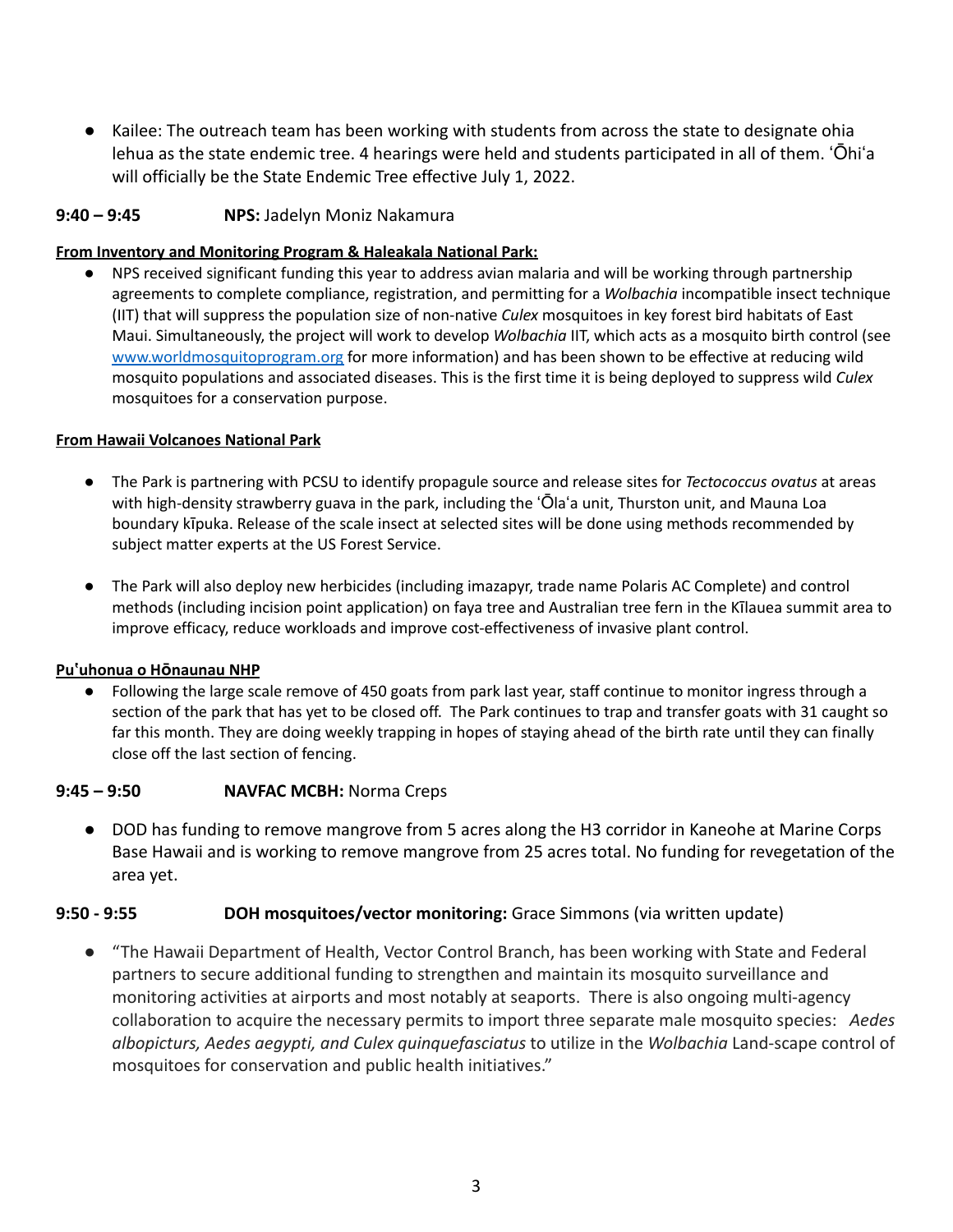## **9:55 - 10:00 CRB:** Keith Weiser

- Increases of CRB recently, with the last 2 months the highest ever in the history of the program. The locations of biggest concern include the North Shore moving over to the Windward side of Oahu. There are only 2 breeding sites found so far on North Shore, but likely more. Full list of Oahu hotspots can be found [here.](https://www.crbhawaii.org/post/where-are-coconut-rhinoceros-beetles-on-o%CA%BBahu-july-dec-2021-detections) There have been a few CRB found along the windward coast.
- A "fire break" approach is being used, created with treated palm trees and surveys of green waste and compost along the buffer zone.
- Palm treatments in Mililani and Kunia loa area. The palm treatments reduce CRB, but don't eliminate them.
- To prevent spread to East Oahu and Windward side, implementing green waste and compost rule. Rules on movement, BMPs, and remediation plan for any groups that have CRB in their green waste or compost.
- Early summer is usually the time when there is a spike
- Outreach and BMPs are essential components. Methods such as using the vacuum steam unit and fumigation of infested materials is important. Secondary processing of hot composting is a treatment that works.
- RNAi being looked into by Mike Meltzer (CTAHR)
- Recent trap find on Mt Kaala, which is the highest elevation thus far. The Waianae CRB populations may soon be threatening native Prichardia species. Rob Hauff invites anyone to join a working group to make plans to protect loulu from CRB.

## **10:00 - 10:05 USFS IPIF:** Susan Cordell

- IPIF is hiring new positions, research social scientist and science communications staff
- PSW research based decision making tool to be used in Hamakua areas.
- Expanded work on ROD including looking at the role of ungulates and genetic resistance.
- Tracy Johnston miconia butterfly and the tibouchina beetle have been approved by committee and will go to the HDOA board for approval.
- Funding for tectococcus delivery systems
- Recent interest from Hirono on the status of HI National forest fund a bill to study relevance of designation for a HI National Forest
- Received funds to support a climate fellow through climate hub. Going through UH Manoa.

# **10:05 – 10:20 HDOT Statewide Noxious Invasive Pest Program (SNIPP):** Richard Pender, SWCA

- SNIPP funded by HIDOT and USDOT to reduce the establishment and spread of invasive weeds and pests along and in conjunction with DOT Highways construction and mainenance work in Hawaii. It is in Phase 4.
- Surveys are conducted along the roadsides and updated to ARConline and available to the public. The SNIPP website has been updated. Multiple trainings for HDOT maintenance teams. The team is drafting an invasive species control booklet. Presented at the Oahu Weed Workshop and will present at HCC.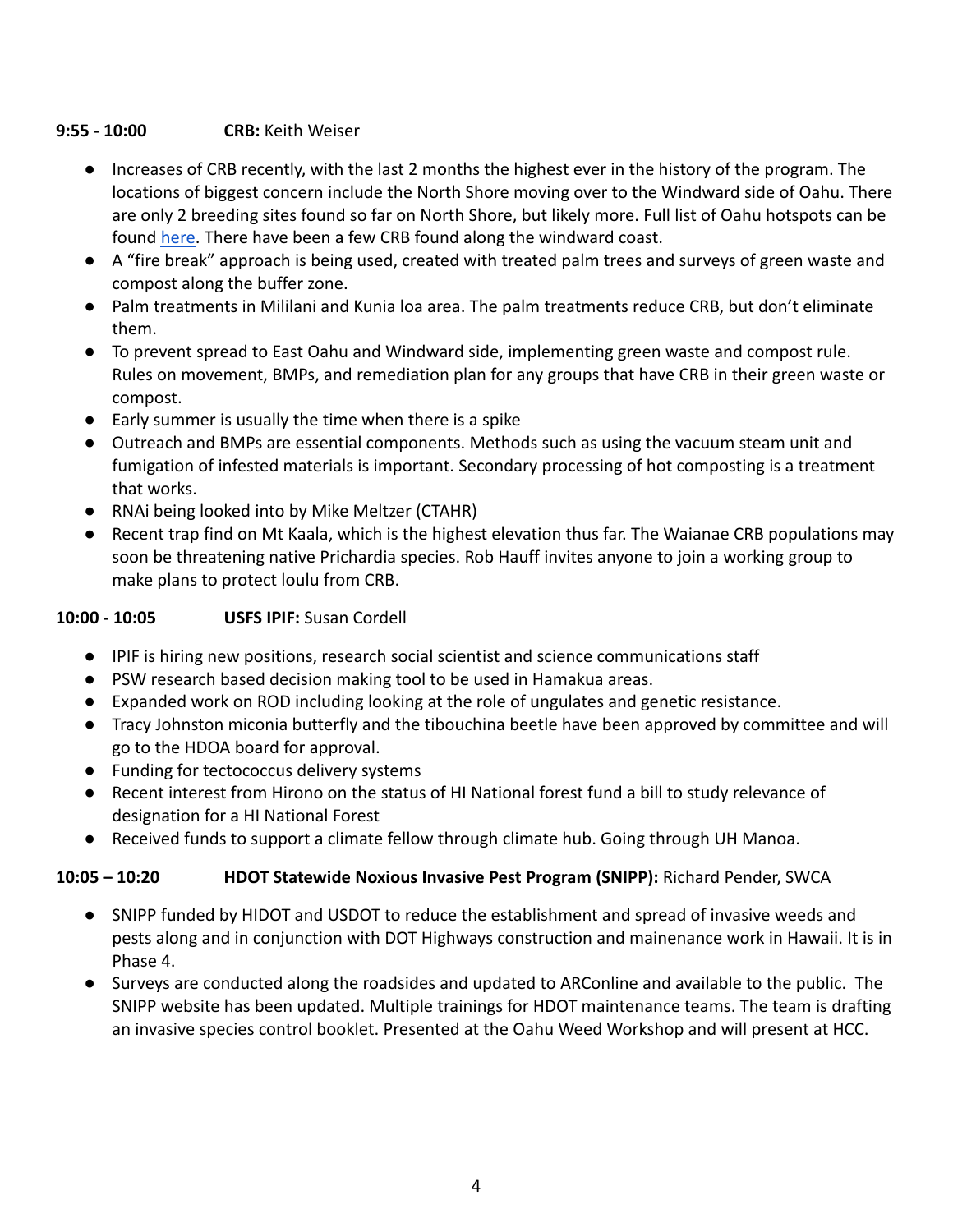● BMPs also include ROD reduction protocols and other pest/weed prevention/control BMPs. Manuals have been made and trainings conducted for the highway crews to be familiar with BMPS. Manuals are publicly available online [here](https://hidot.hawaii.gov/highways/files/2013/01/Ecological-Zones-and-Native-Planting-List-Dec-2014.pdf) and the Ecological Zones and Native Planting List here.

## **10:20 – 10:30 Break**

## **10:30 – 10:35 HISC and Mamalu Poepoe:** Chelsea Arnott

- HISC received an extra \$1.5M but with stipulation on how to spend some of it. Unlike last year, these funds won't have to support the IS coodinator position. Currently reviewing proposals. Resources WG meeting July 28th 8:30-12:30. Virtual or in-person attendance at Kalanimoku Board room. Info for joining will be on HISC website. Starting to draft rules with CGAPS staff and intern relating to HRS 194 for lead agencies having access to private property. There are a lot of funding opportunities right now-America the Beautiful, USFWS Large-scale prevention of IS, DoD grants interested in general IS work and ports of entry biosecurity programs. Chelsea might be in touch for putting together proposals.
- Mamalu Poepoe- Funding received from federal funds from congressional spending- coming from USDA APHIS \$600K, monitoring air and expansion to seaports. Looking to receive additional funding for neighbor island ports. HDOA also received funding to support MP. HDOA looking to take back AHB monitoring for at least a year.

### **10:35 – 10:40 USFWS**: Joshua Fisher

● Benton Pang's former position, IS team mgr will be open soon. The Infrastructure Bill included funds to prevent Hawaii forest bird extinction, including mosquito work. DOI initiatives are to bolster climate change adaptation and prevention. There's also funding for DOI EDRR framework. Working with partners in Birds, Not Mosquitoes to implement Wolbachia.

#### **10:40 – 10:45 UH Agrosecurity Lab:** Mike Melzer

● Hiring is freeze still in effect at UH, but allowed to travel. Positions are being filled and the Kauai admin. Strategic initiatives are being implemented. Have been approved to put in for positions. PEPS looking for 10 positions. Dean Nicholas Comerford is retiring in a few weeks. Dr. Ania (Anna) Wieczorek interim. Search for replacement later this year. Clean plant program- expanding citrus germplasm. Looking for graduate student in biosecurity- Masters or PhD, we have funding to hire.

## **10:45 - 10:50 DLNR DAR:** Elizabeth Monaghan for Kim Fuller

● Hiring for positions. Ballast Water and Biofouling team looking to metabarcode arms units. Presented on VIDA at the ICAIS conference. Drafting an EDRR plan for SCTLD in HI to monitor and respond if it arrives. Looking to collaborate with experts and locals. AIS team completed snapshot surveys in K bay and . Received a report of a diamondback terrapin in Ala Wai canal, although we were not able to find it. It's a common pet and even a food.

#### **10:50 – 10:55 BIISC:** Franny Brewer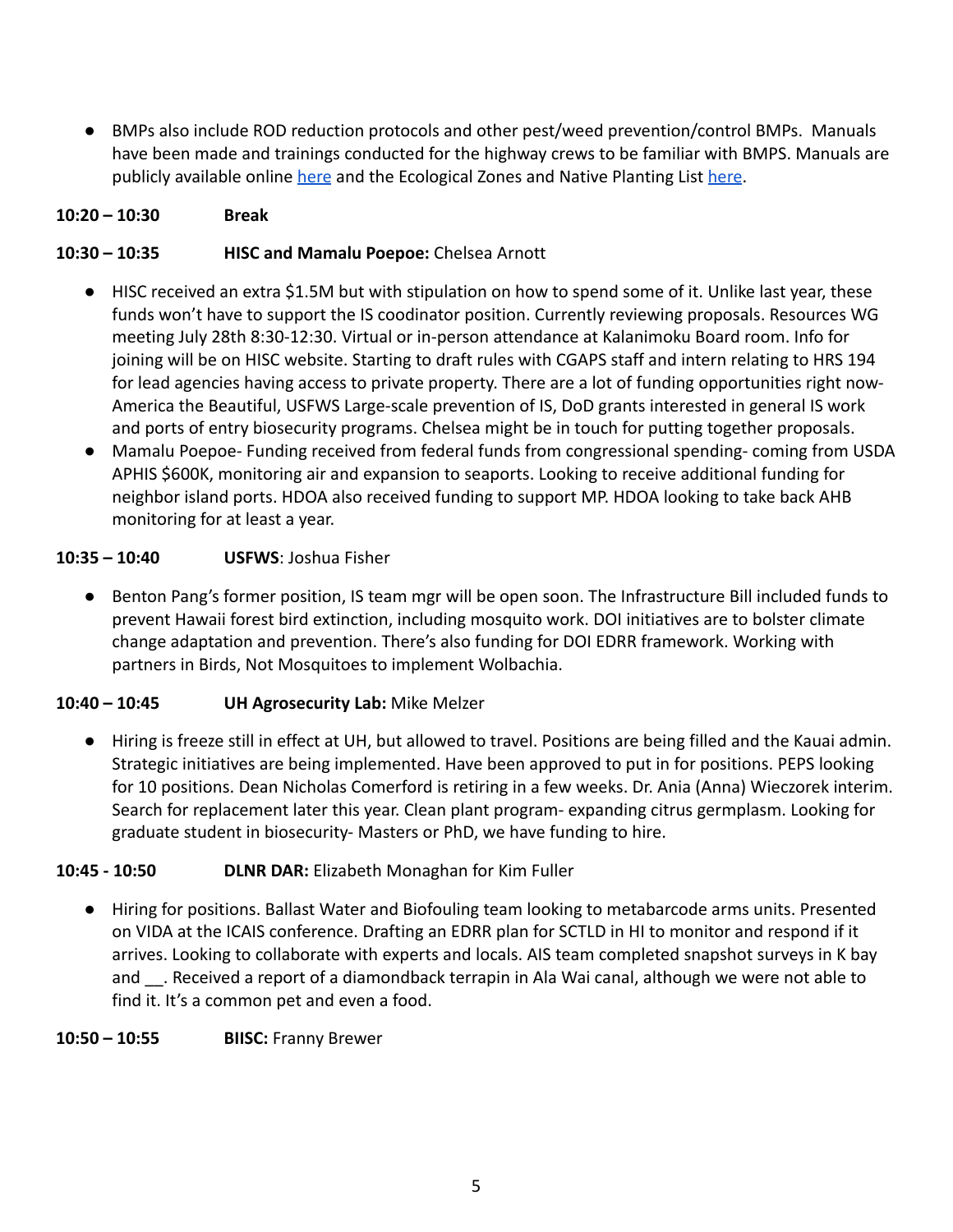- Springer Kaye has moved on from BIISC to take a position with USFWS at Hakalau. Plant eradication program- quantifying and analyzing data if we are having impacts to determine whether we should continue. Results show we are having significant impacts. Cotoneaster, Rubber vine, others are very close to eradication.
- Devilweed was first found 2 years ago, doing heavy outreach and reports- 50-60 a month. 3 new detections from the community. Spreading throughout Hilo and Kona.
- Funding to train with Conservation Dogs of Hawaii. Dogs can detect within 50 meters. Even very small plants and in tough terrain. Helped to determine that the buffer zone was inadequate and needed expansion.
- Devilweed is being sold online under a different name. It may be intentionally spread because of its hallucinogenic effects. Hard to say what pathway it is spreading by.

# **10:55 – 11:05 MISC:** Teya Penniman

- Adam Radford moved on to TNC. Will be recruiting for position in the next month or so. Abe Vandenberg has also left the program. Fern Duvall is still missed. Marshall Loope was Vice Chair and has now stepped up to be MISC Chair. Bringing on 4 new field staff
- EDRR focusing on Naio thrips, CRB, QLB, Devil weed. Locations: Ports and harbors, Roads, trails, nurseries. ROD reports, snakes, other vertebrates, rose-ringed parakeets and rabbits. Need to clarify messaging- alerts on what we are able to do.
- Focus on invasive ants- Dracula ant found- very rare. Not likely to be invasive. Looking to add to list of species BOLO.
- HBT work resumed, LFA detections are down. BBC premier LFA work in Aug.
- Excited for biocontrol work for Tibochina and Miconia.

## **11:05 – 11:10 MoMISC:** Lori Buchanan

- Since April, surveyed over 1,800 acres, working on 14 plant species, coqui, crb, and jellyfish.
- Call for help from plumeria farmer, being devastated by plumeria beetle. Need help with control, otherwise may go out of business. Lori reached out to HDOA and partners for help.

## **11:10 – 11:15 OISC:** Erin Bishop

● We submitted 3 HISC proposals earlier this month and are continuing to look for additional Early Detection Rapid Response (EDRR) funding sources. We hired 2 new Invasive Species Field Associate (ISFA) this month, have a recruitment out for an EDRR technician, and will be posting for 2 more ISFA soon. We are on track to meet our deliverables but have had a lot of weather cancellations the first half of the year for both camping and helicopter operations. We assisted with the helicopter citric drops in Waimanalo with HDOA and DOFAW, but anecdotally HDOA has noted only a "5-10%" reduction in the population. We will continue to brainstorm and address how to deal with that population and seek additional funding. Outreach staff is busy with a number of events, gaining access permission for field operations, and assisting HAL with LFA field ops and logistics for detections. We are also seeking additional LFA control funds. We have a few promising funding opportunities that we are exploring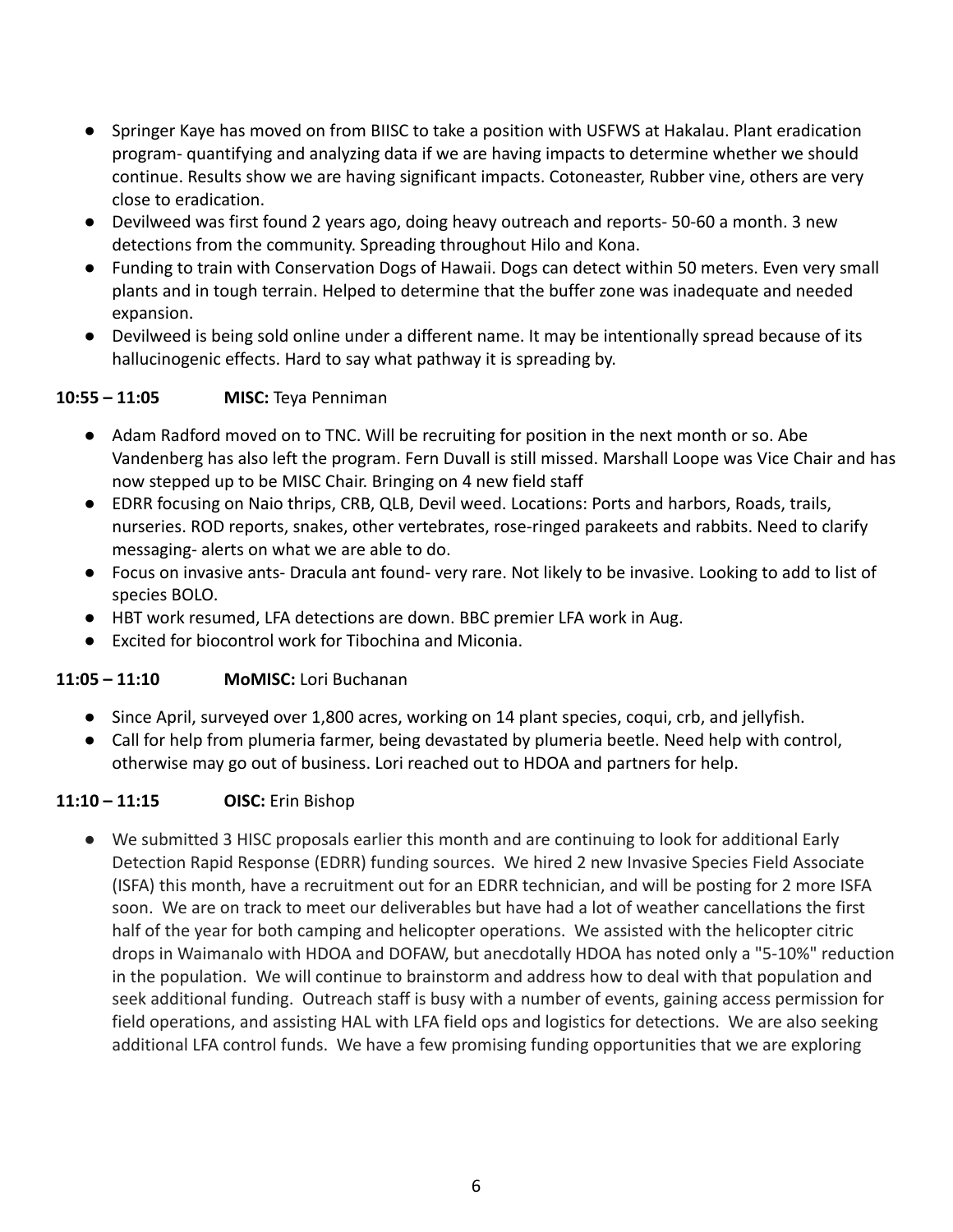with a variety of partners but are always looking for more, so please feel free to send along any funding opportunities that you think may fit with OISC. Contact Nate Dube.

## **11:15 - 11:20 KISC:** Tiffani Keanini

- Continue to assist HDOA treatment for LFA
- Surveying greenwaste stations and nurseries
- 11 coqui captured from 4 sites.
- Naio thrips survey completed, none detected.
- Miconia 48 acres surveyed 307 immature, 7 mature plants in hot zones.
- Staffing ED plant botanist staff started Eric Lux
- Recruiting for field positions

## **11:20 - 11:25 HFBF:** Janet Ashman

- Disappointed that a bill to transfer some DLNR leased lands to HDOA for ag leases didnʻt pass. There seems to be a lot of concern about some of those pieces, which cnould be well-managed by permit conditions under HDOA's lease program. Would like to meet with anyone that would like more information.
- Got funding to do outreach on IS. Planning to do 2 articles in Hana Hou Magazine, doing radio and other magazine articles.

**11:25 – 11:35 HISC/CGAPS Strategies Update** (Strategy 1: Prevention/EDRR for New Terrestrial Invasions): Christy Martin (for Stephanie Easley)

- Working on HDOA rules to require treatment for imported firewood due to the many pests that can enter via that pathway. There are no current restrictions. Rules have been drafted and are working with importers to try and get feedback. Next public meeting will be on Wed June 22nd. Reach out to Stephanie or Helmuth to get involved.
- Stephanie did a lot of background research by calling and visiting stores that sell imported firewood. Those were invited, the HFIA (food industry assn) I believe was invited. I sent her the restaurant industry assn contact

## **11:35 – 11:40 CGAPS:** Christy Martin

- Plant Protection Act funding to support ISCs to conduct pest ID and prevention outreach to nurseries. Received an extension on grant. Free training will be available to anyone importing plants and we will be requesting CEU's for training. Goals are to become aware of source, BMPs, and reporting info.
- Airport biosecurity display- multi-agency collab (USDA, DLNR, AND HDOA) working to secure a space and collecting content for interactive games and activities.

# **11:40 – 11:55 Additional Partner Updates**

- Educational efforts needed to increase knowledge about biocontrol.
- DLNR looking into biocontrol for Christmas berry